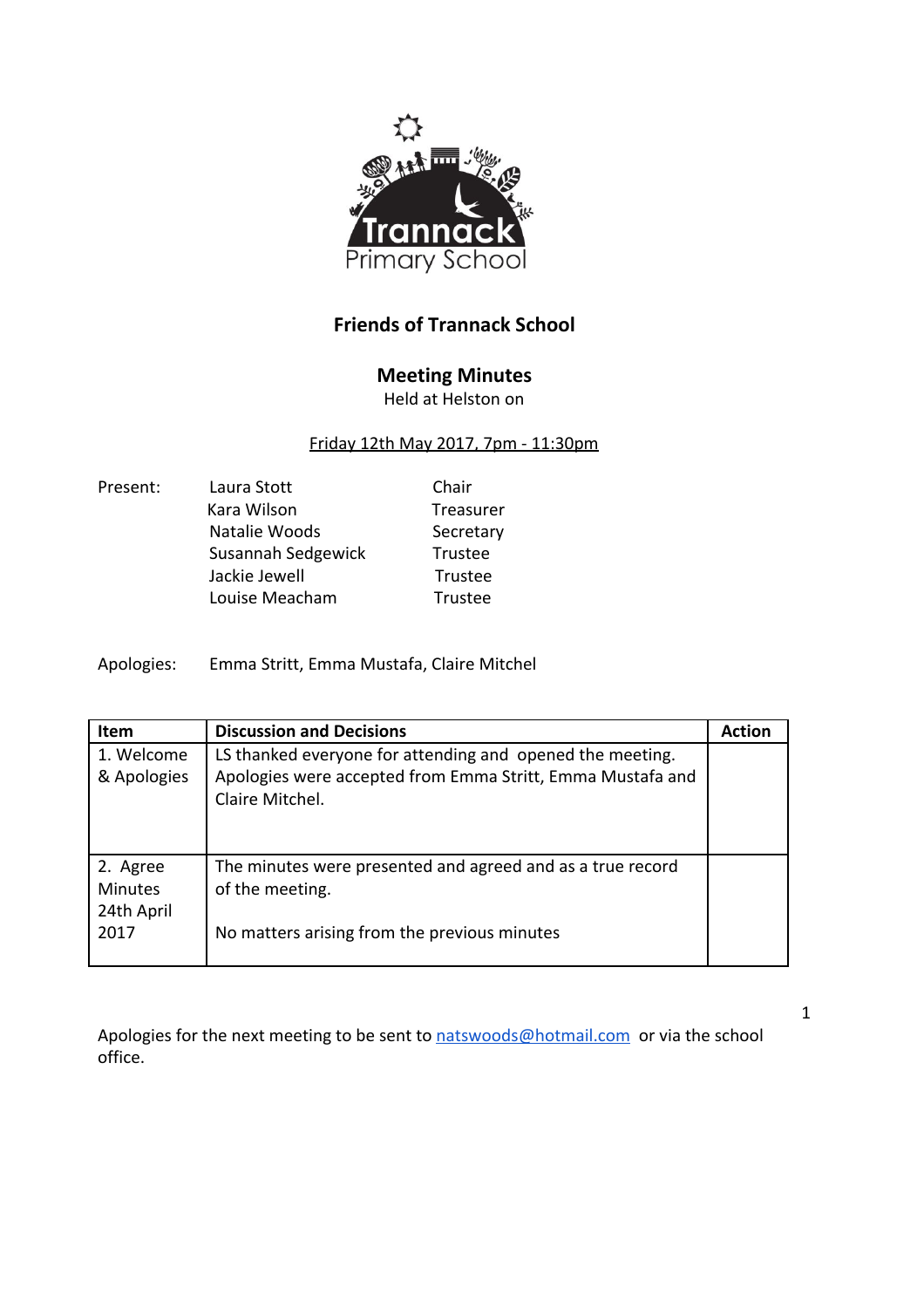| 3. Leigh                      | LS welcomed Leigh Yates from Porthleven School PTA.                                                                                                                                                                                                                                                                                                                                                                                                                                                                                                                                                                                                                                                                               |    |
|-------------------------------|-----------------------------------------------------------------------------------------------------------------------------------------------------------------------------------------------------------------------------------------------------------------------------------------------------------------------------------------------------------------------------------------------------------------------------------------------------------------------------------------------------------------------------------------------------------------------------------------------------------------------------------------------------------------------------------------------------------------------------------|----|
| Yates -                       | Leigh provided FTS with plenty of information about being a                                                                                                                                                                                                                                                                                                                                                                                                                                                                                                                                                                                                                                                                       |    |
| Porthleven                    | successful PTA.                                                                                                                                                                                                                                                                                                                                                                                                                                                                                                                                                                                                                                                                                                                   |    |
| <b>PTA</b>                    | Suggested that teachers help to recruit parents to help<br>with events.<br>Armed forces grant - will help with our bid.<br>Keep asking local and larger companies for donations.<br>Keep putting information on the Facebook page to<br>involve parents.<br>Send invitations from children to recruit volunteers for<br>events.<br>Matched funding (Royal Mail)<br>Items purchased by FTS to be presented in assembly<br>with parents present.<br>Leigh agreed that FTS can borrow items from<br>Porthleven school for Halloween, Christmas and other<br>events.<br>VIP tickets for sponsors to attend events help by FTS.<br>Leigh inspired and encouraged the FTS to keep going and raise<br>lots of money for Trannack School! |    |
|                               |                                                                                                                                                                                                                                                                                                                                                                                                                                                                                                                                                                                                                                                                                                                                   |    |
| 4. FTS<br>current<br>accounts | Kara updated the FTS about the current accounts.<br>Next year's budget has already been put to one side.<br>Coose Trannack raised £5170!<br>£7093 in the FTS current account. Still waiting on £350 from<br>Helstonbury and £100 from SW Forestry.<br>This is the most money FTS has turned over to date!                                                                                                                                                                                                                                                                                                                                                                                                                         |    |
| 5<br><b>ISO</b><br>Container  | Laura is currently sourcing a container for use at Trannack<br>school for storage.<br>FTS discussed best location to put the container.<br>Location still needs to be confirmed.                                                                                                                                                                                                                                                                                                                                                                                                                                                                                                                                                  | LS |

Apologies for the next meeting to be sent to **natswoods@hotmail.com** or via the school office.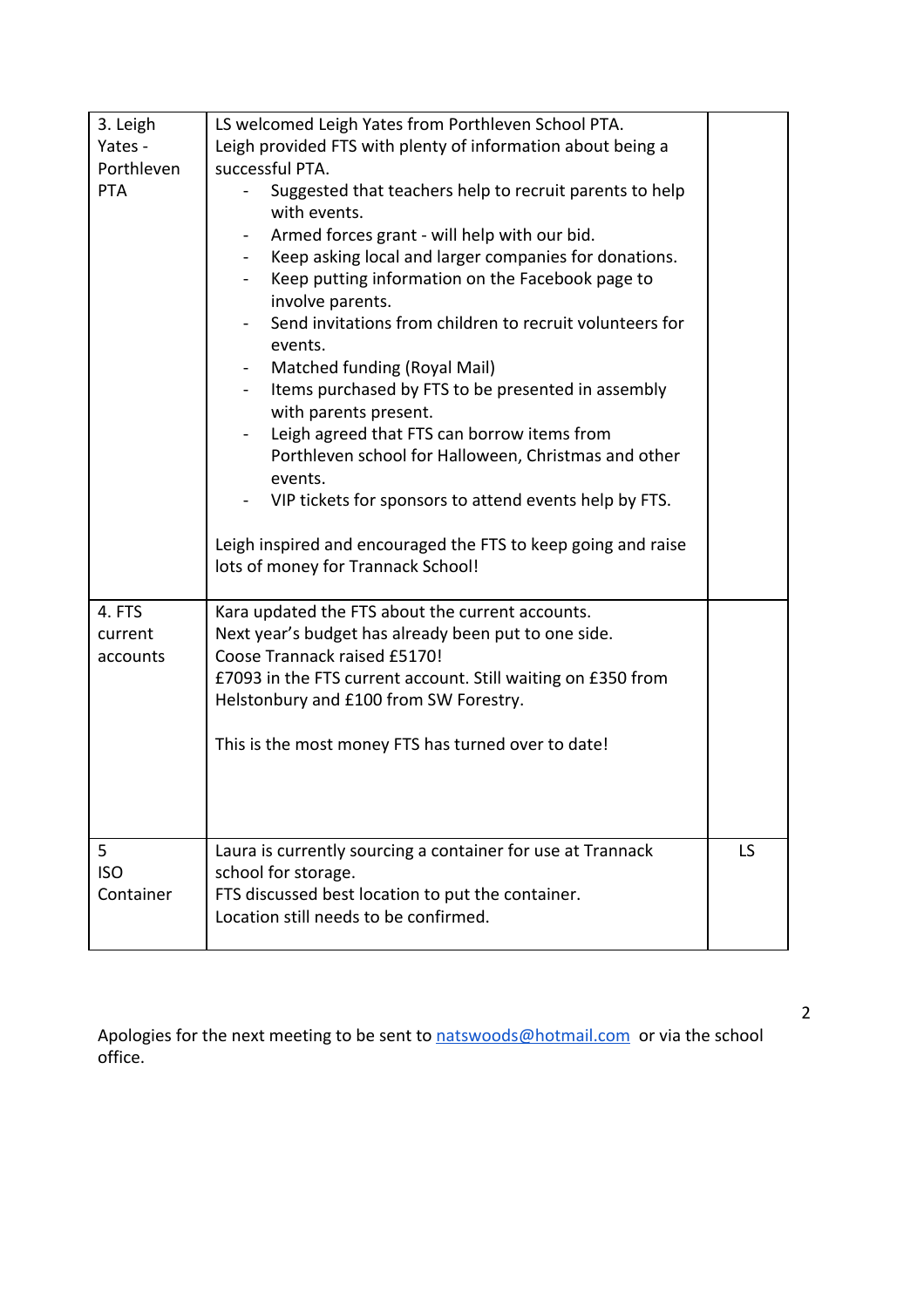| 6. Coose<br>Trannack            | LM to source fence pins for the race course.<br>Possibility of using a large marquee from Gweek next year?<br>Rubber matting is needed for the entrance to the field car park.<br>May need to hire this if the weather is wet next year.                                                                                                                                                                                                                                                                                                                                                                     | LM                                                |
|---------------------------------|--------------------------------------------------------------------------------------------------------------------------------------------------------------------------------------------------------------------------------------------------------------------------------------------------------------------------------------------------------------------------------------------------------------------------------------------------------------------------------------------------------------------------------------------------------------------------------------------------------------|---------------------------------------------------|
| 7. Easy<br>Fundraising          | LS put forward the idea of an incentive to encourage family<br>members to sign up.<br>1st parent (not trustee) to raise £20 - prize!<br>1st to raise £100 gets a gift voucher.<br>Agreed that we need to sign up more parents.                                                                                                                                                                                                                                                                                                                                                                               |                                                   |
| 8. PTA<br>model<br>constitution | Laura gave all trustees present a copy of the PTA model<br>constitution.                                                                                                                                                                                                                                                                                                                                                                                                                                                                                                                                     |                                                   |
| 9. Sports<br>Day                | Sports day is friday 7th July.<br>JJ suggested a sponsored bounce for all the children to raise<br>money for.<br>Timed bounce for all children.<br>Sponsorship forms need to be designed.<br>Bouncy castle to be found/donated.<br>Generator needed for the bouncy castle.<br>Children who raise £5 get a prize/ lucky dip.<br>Possible prize of cinema tickets for the most money raised.<br>Medals needed.<br>Sports day and social to be advertised on FB page and<br>volunteers asked for.<br>JJ to source the food for the BBQ.<br>Cakes to be donated from parents.<br>Put the date in the newsletter. | <b>LM</b><br>NW/LM<br>LS.<br>LM<br>JJ<br>JJ<br>JJ |
| 10. FTS<br>Wishlist             | A lengthy discussion was had by all trustees present about the<br>wish list and FTS funds.<br>The following projects under £200 were agreed to be<br>purchased by the trustees present:                                                                                                                                                                                                                                                                                                                                                                                                                      |                                                   |

Apologies for the next meeting to be sent to **natswoods@hotmail.com** or via the school office.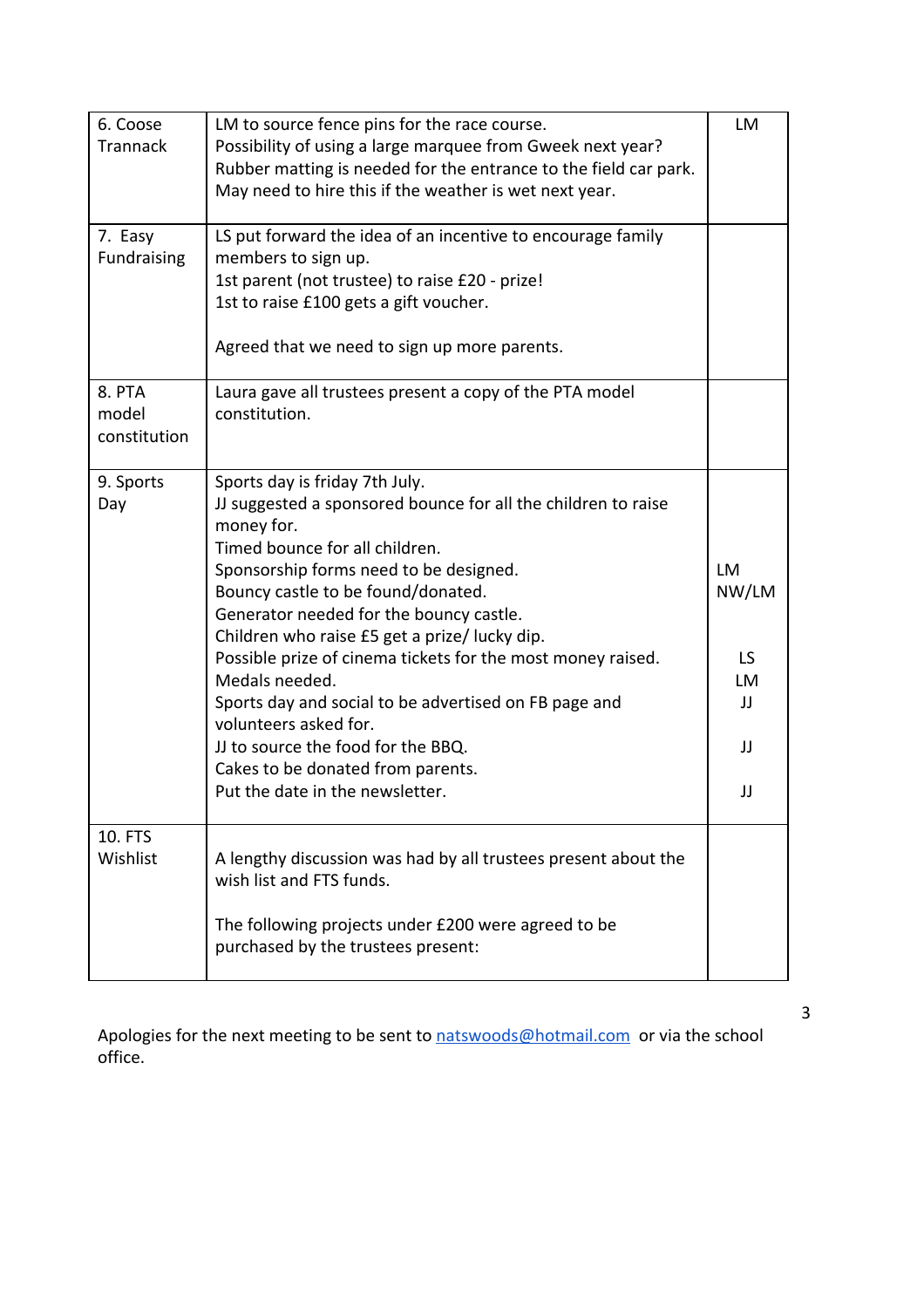|             | Children's headphones - 10 pairs (KW to find)                            | <b>KW</b> |
|-------------|--------------------------------------------------------------------------|-----------|
|             | Amazon voucher for kindle. £25 x 2. One voucher for Portreath            | <b>KW</b> |
|             | and one for Godrevy class. (KW)                                          |           |
|             | Three maths board games. (KW)                                            | <b>KW</b> |
|             | Walkie Talkies. 4 handsets. (£65.98) (JJ) (please see attached           | JJ        |
|             | screen shots of FTS trustees communication at the end of these           | <b>KW</b> |
|             | minutes)                                                                 |           |
|             | Outdoor games. (KW)                                                      | LS        |
|             | The music wall and outdoor chalkboards - materials to be                 |           |
|             | sourced from local companies. (LS to look into)                          |           |
|             |                                                                          |           |
|             | These items will be sourced by FTS and discussed with staff              |           |
|             | before purchased.                                                        |           |
|             | These items will be presented to the school in a parent                  |           |
|             | assembly.                                                                |           |
|             |                                                                          |           |
|             | It was agreed that the FTS notice board should be taken down             |           |
|             | and not replaced. Instead FTS to put any info into the other             | LS KW     |
|             | notice board.                                                            |           |
|             |                                                                          |           |
|             | Calor gas tank cage. This is an expensive item. LS and KW will           |           |
|             | look into finding/asking a company to donate one before the              |           |
|             | FTS will consider purchasing.                                            |           |
|             |                                                                          | SS        |
|             | There were many larger items on the list. Trustees agreed that           |           |
|             | it would be a good idea to look into grants available and                | LM        |
|             | possible donations in the first instance.                                |           |
|             | Outside area for Portreath class- (SS looking into a possible            |           |
|             |                                                                          |           |
|             | grant)                                                                   |           |
|             | Multi purpose sports pitch - (LM looking into the Armed Forces<br>Grant) |           |
|             |                                                                          |           |
|             | The new kitchen - more quotes needed for this. Clarification             |           |
|             | needed on whether it has to be a commercial kitchen.                     |           |
|             |                                                                          |           |
| 11. Leaving |                                                                          |           |
| present for | Trustees voted YES that FTS would give £50 towards a spa day.            |           |
| Dawn        | It was also agreed that a collection from parents would be               |           |
|             |                                                                          |           |
|             | needed for Dawn's leaving present.                                       |           |

Apologies for the next meeting to be sent to **natswoods@hotmail.com** or via the school office.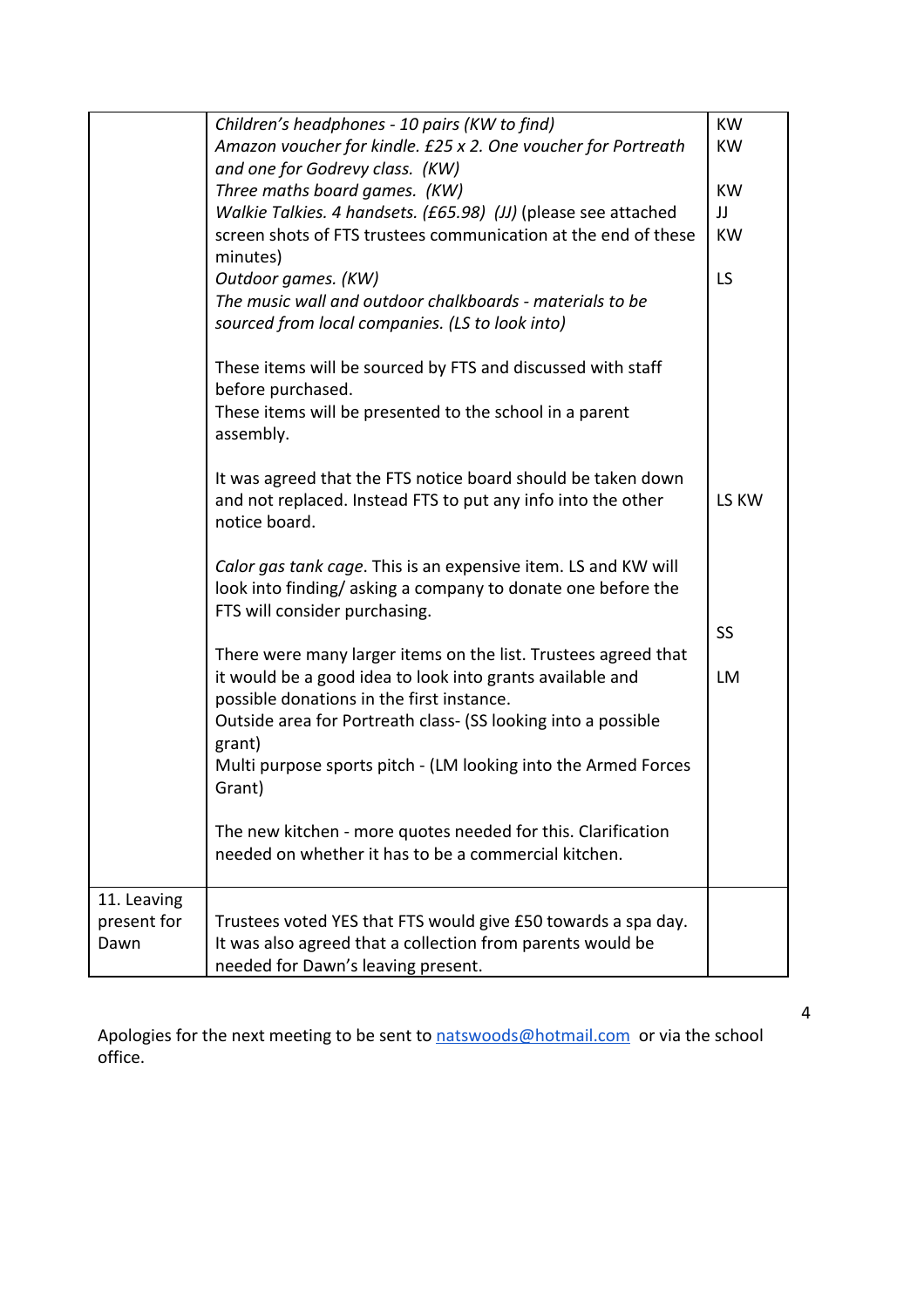| 12.<br>Christmas<br>Dinner<br>13. Armed | This year there will be no christmas dinner made by the FTS. As<br>Dawn is leaving, nobody else feels confident in catering to such<br>a large number of children.<br>LS can only cook on a Friday, this is when most teachers are off<br>& defeats the object which is to cook for children & staff.<br>ES fed back that last year was quite stressful as the number of<br>children at trannack has increased which makes<br>accommodating them in the hall more difficult (when the<br>tradition started there were 29 kids at trannack) Also with less<br>staff present on a Friday it's more difficult for staff to enjoy the<br>meal as they work on a rota system to make sure lunch is<br>adequately manned.<br>The lunch runs at a loss financially.<br>The Christmas fete takes much organisation and it is felt more<br>Trustees can help with this if they are not committed to<br>organising the FTS lunch<br>Instead a Christmas cinema trip was suggested. (funded by FTS)<br>FTS are still happy to donate prizes for the fancy dress<br>competition which could be held during the Chartwells<br>Christmas Dinner. |           |
|-----------------------------------------|------------------------------------------------------------------------------------------------------------------------------------------------------------------------------------------------------------------------------------------------------------------------------------------------------------------------------------------------------------------------------------------------------------------------------------------------------------------------------------------------------------------------------------------------------------------------------------------------------------------------------------------------------------------------------------------------------------------------------------------------------------------------------------------------------------------------------------------------------------------------------------------------------------------------------------------------------------------------------------------------------------------------------------------------------------------------------------------------------------------------------------|-----------|
| forces day at<br>Porthleven             | Natalie, Claire and Charlotte are attending the event and<br>running a stall.<br>NW will keep advertising the event on Facebook and put in the<br>newsletter.<br>Parents will be asked for donations of Teddies and jars of<br>sweets nearer the time.                                                                                                                                                                                                                                                                                                                                                                                                                                                                                                                                                                                                                                                                                                                                                                                                                                                                             | <b>NW</b> |

At 11:30pm the meeting closed and everyone was thanked for their attendance and input. Next FTS meeting: TBC.

Minutes agreed on:………………..…………………………

Signed…………………………………………………. (Chair/Dep Chair)

Apologies for the next meeting to be sent to [natswoods@hotmail.com](mailto:natswoods@hotmail.com) or via the school office.

5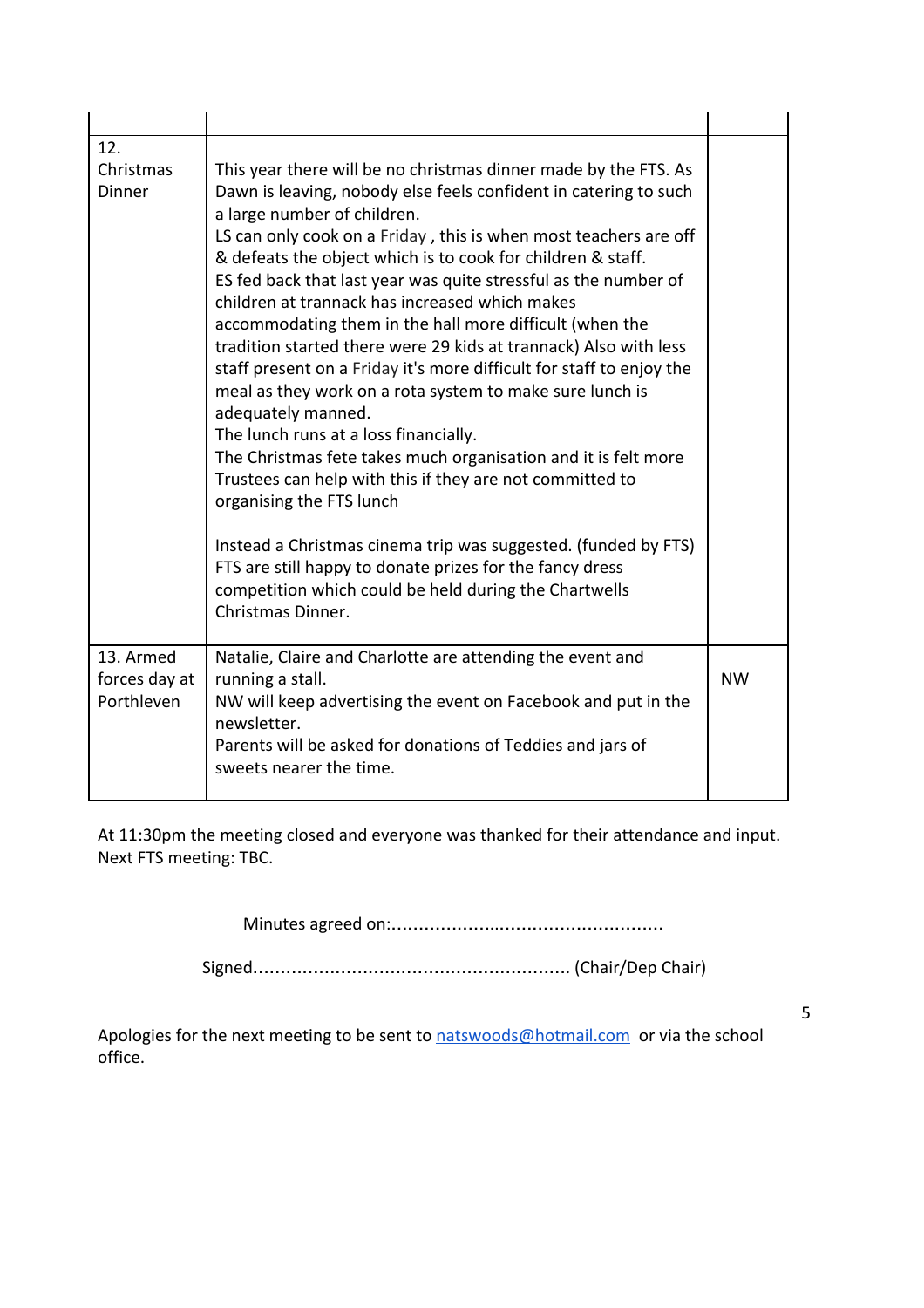

Apologies for the next meeting to be sent to [natswoods@hotmail.com](mailto:natswoods@hotmail.com) or via the school office.